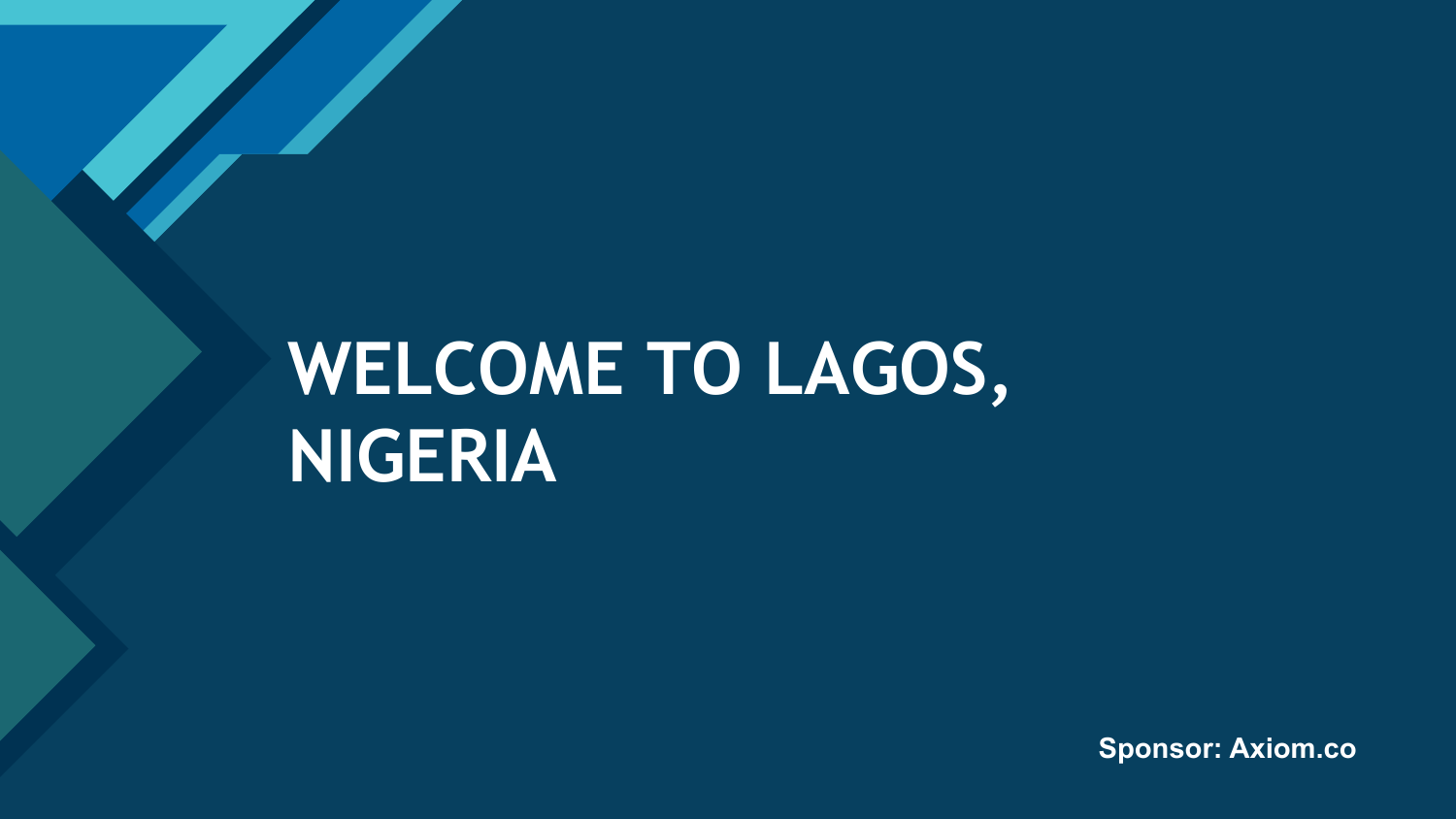**Leveraging Open-Source Projects For Personal Development**

**Click to edit Master title style**

**Ephraim Anierobi Committer & PMC member of Apache Airflow Software Engineer at astronomer.io**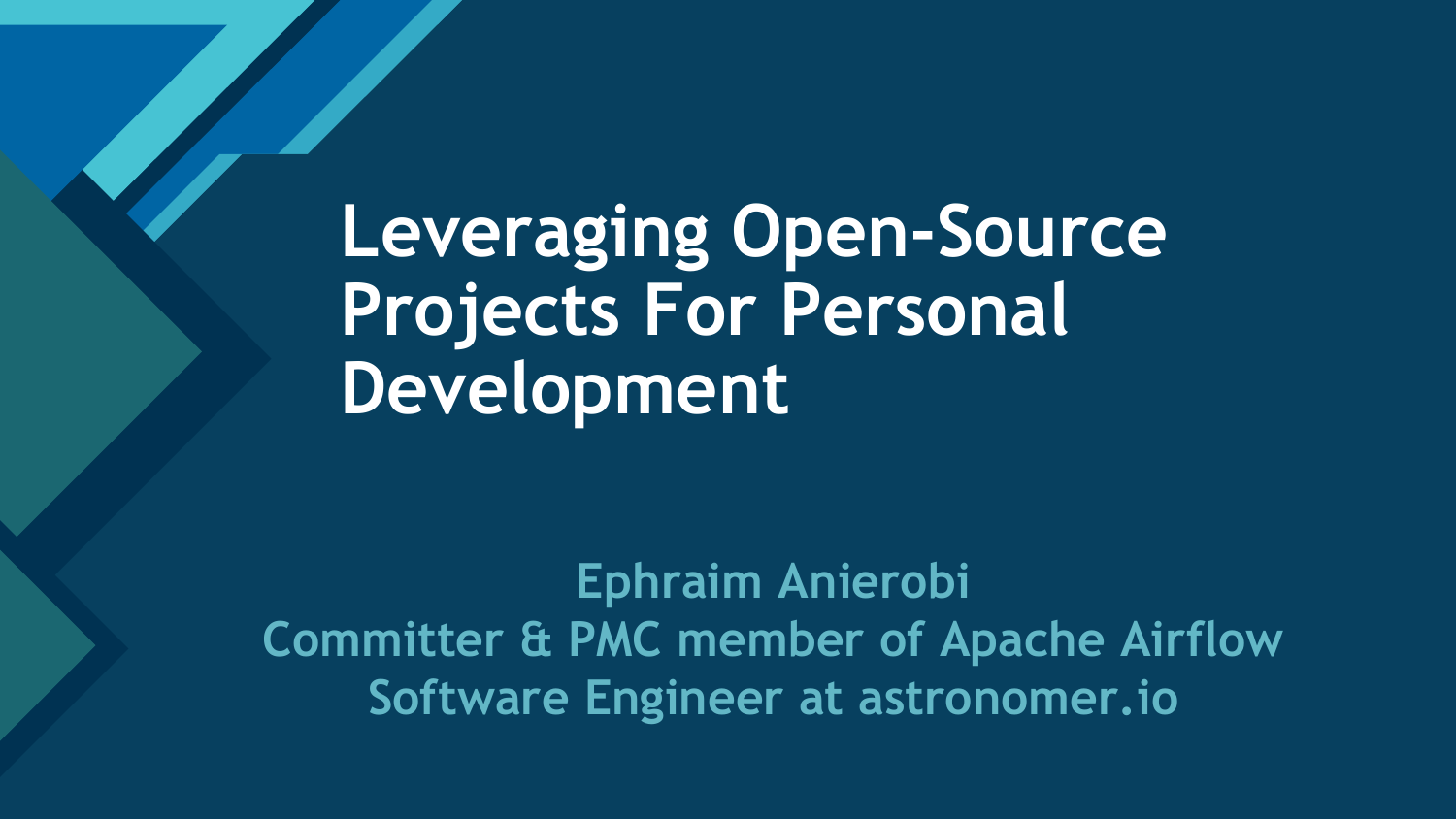# **Agenda**

● Why open source?

**Click to edit Master title style**

- Self-Taught Programmer Journey
- **•** Upskilling with open-source
- Challenges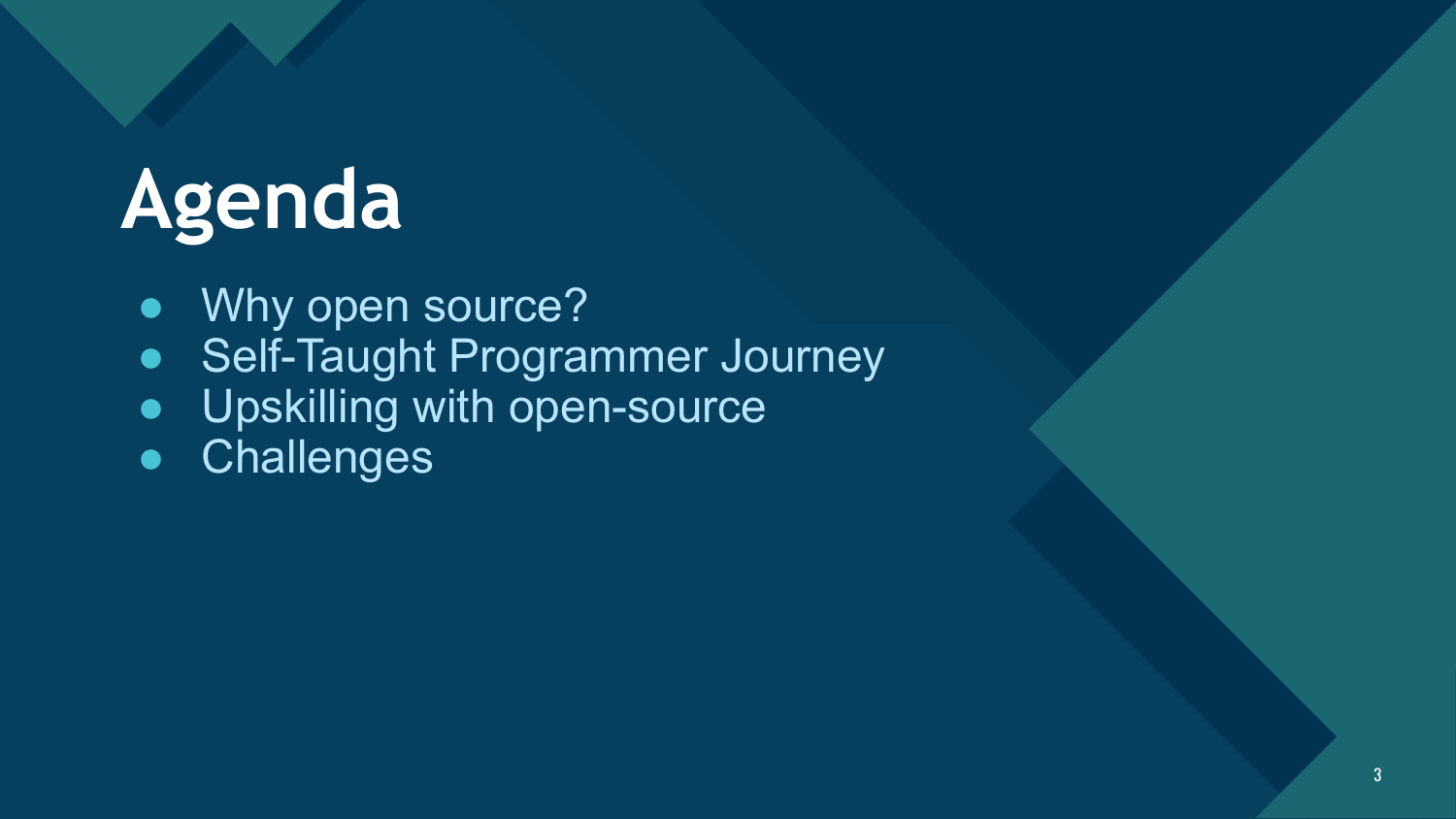# **Why Open source?**

And what really is open-source software?

**Click to edit Master title style**

- About open source
- Freedom
- License
- Diverse Community
- Mentorship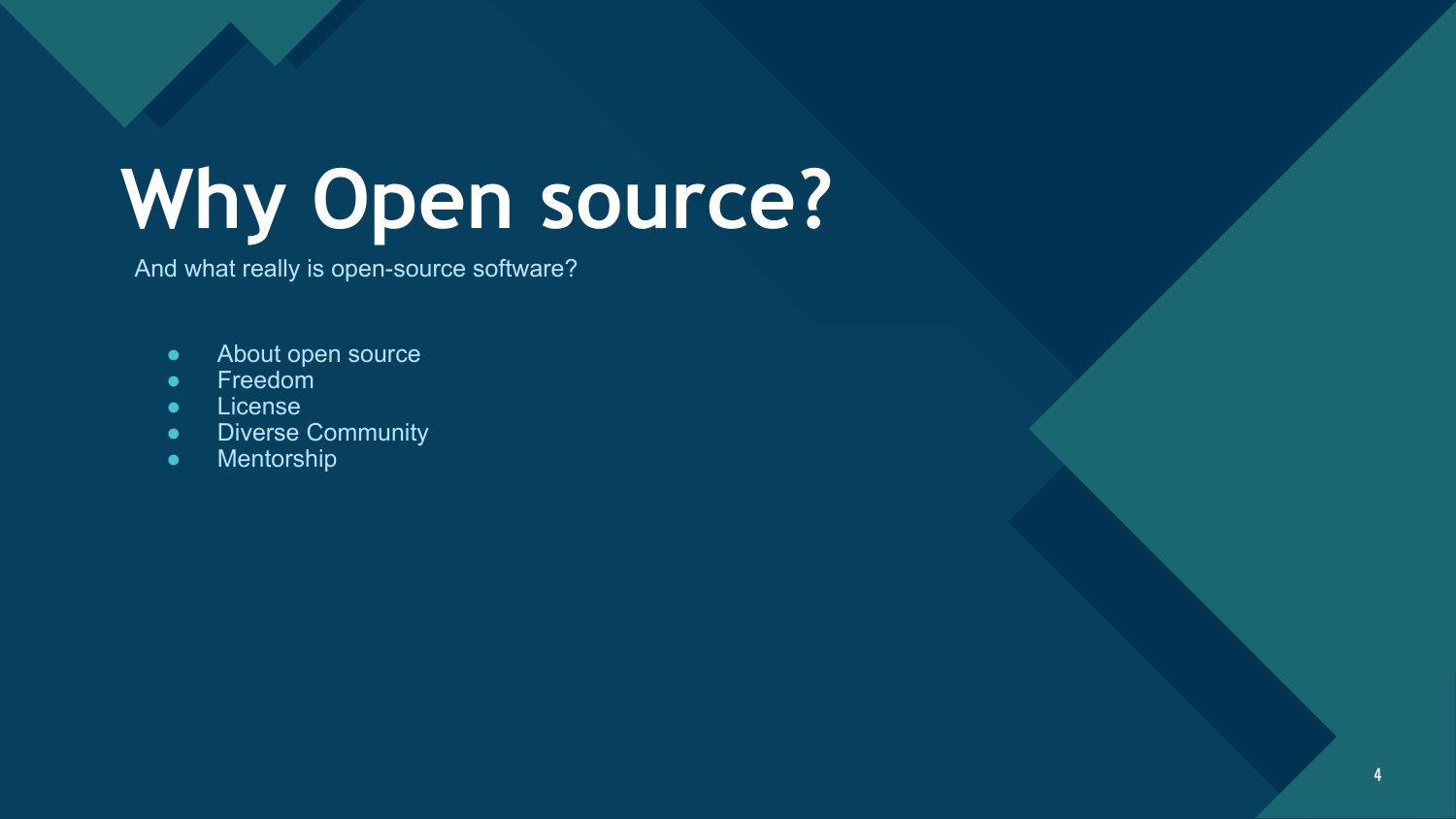#### Self-taught programmer journey in stages

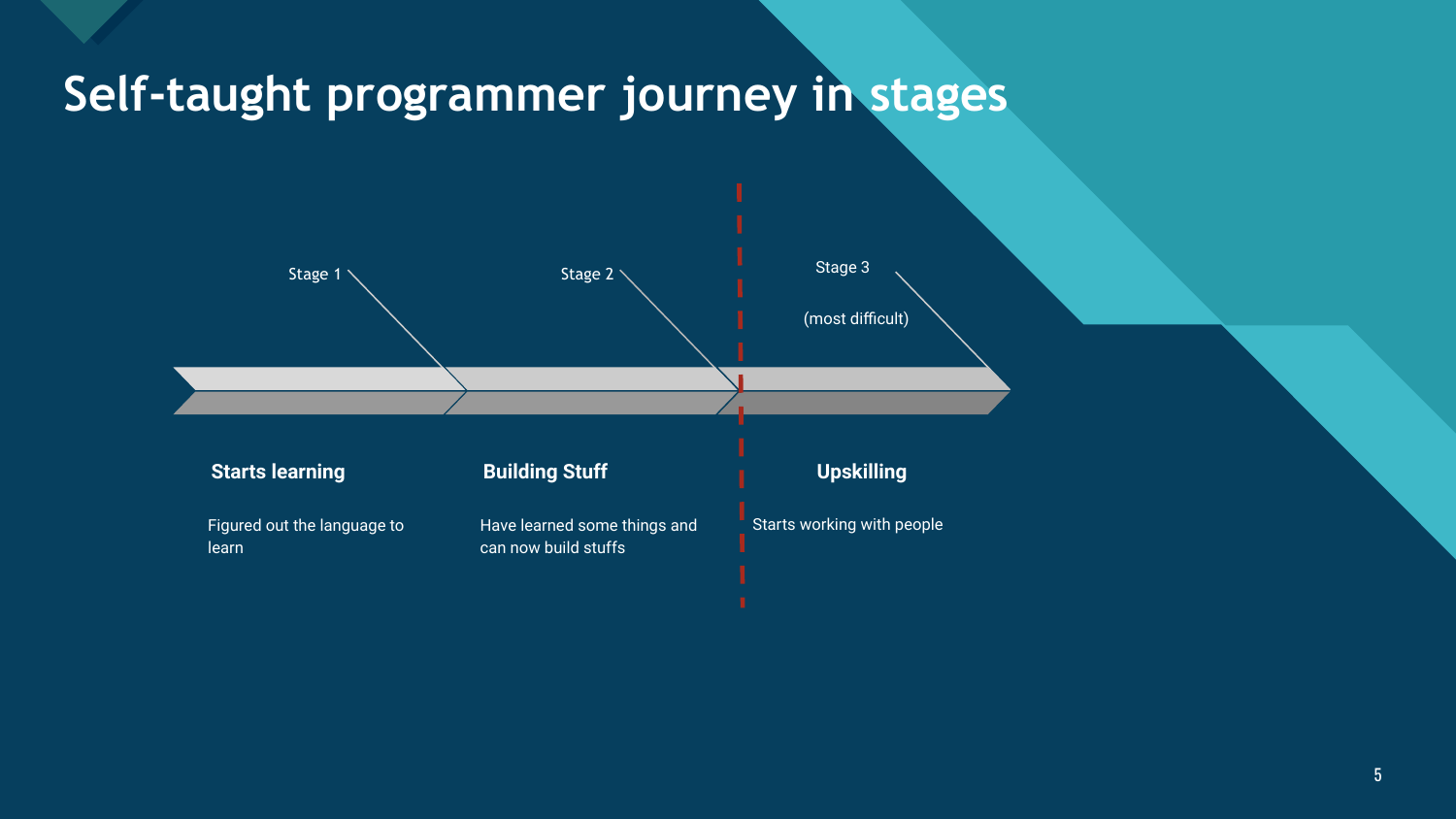#### Getting to stage 3(working with people)

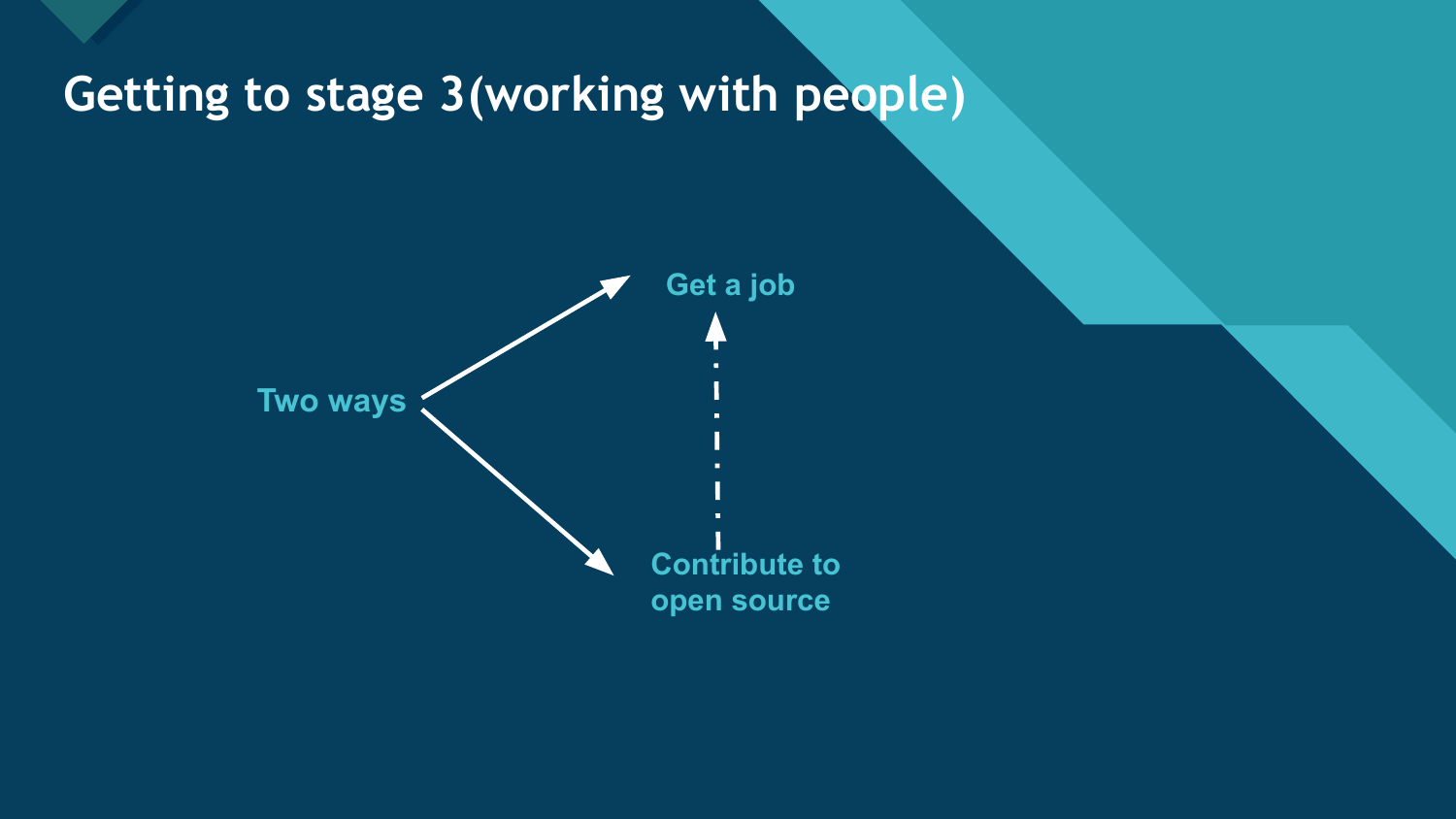#### Upskilling with open-source

- Commitment
- **•** Consistency
- Mentorship
	- Opportunities: Outreachy, Google Summer of Code(GSoC), etc
- Learn people skill
- Review PRs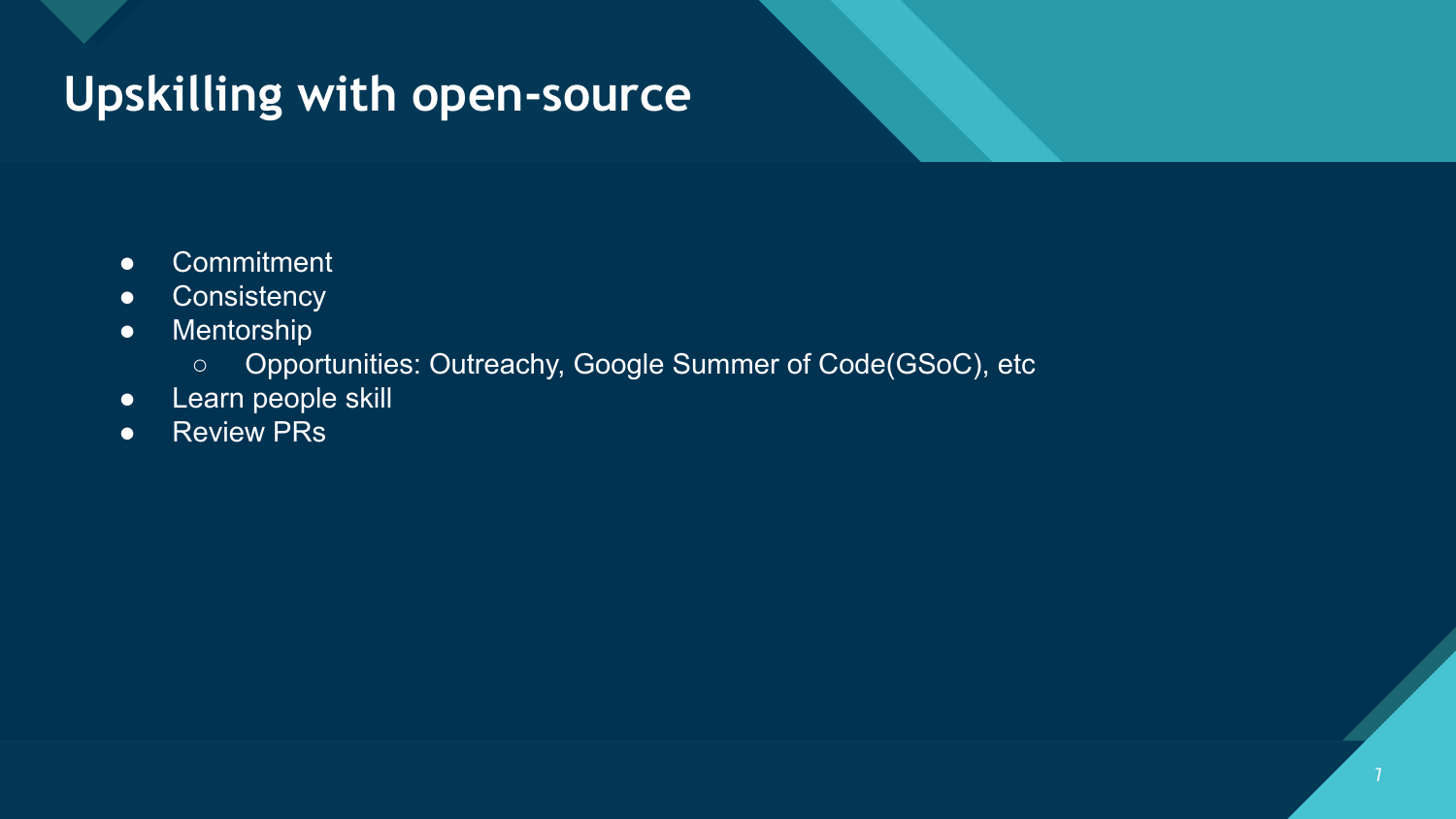#### **Challenges and how to overcome them**

- Impostor Syndrome
- Feeling low due to many reviews
- You can introduce a bug